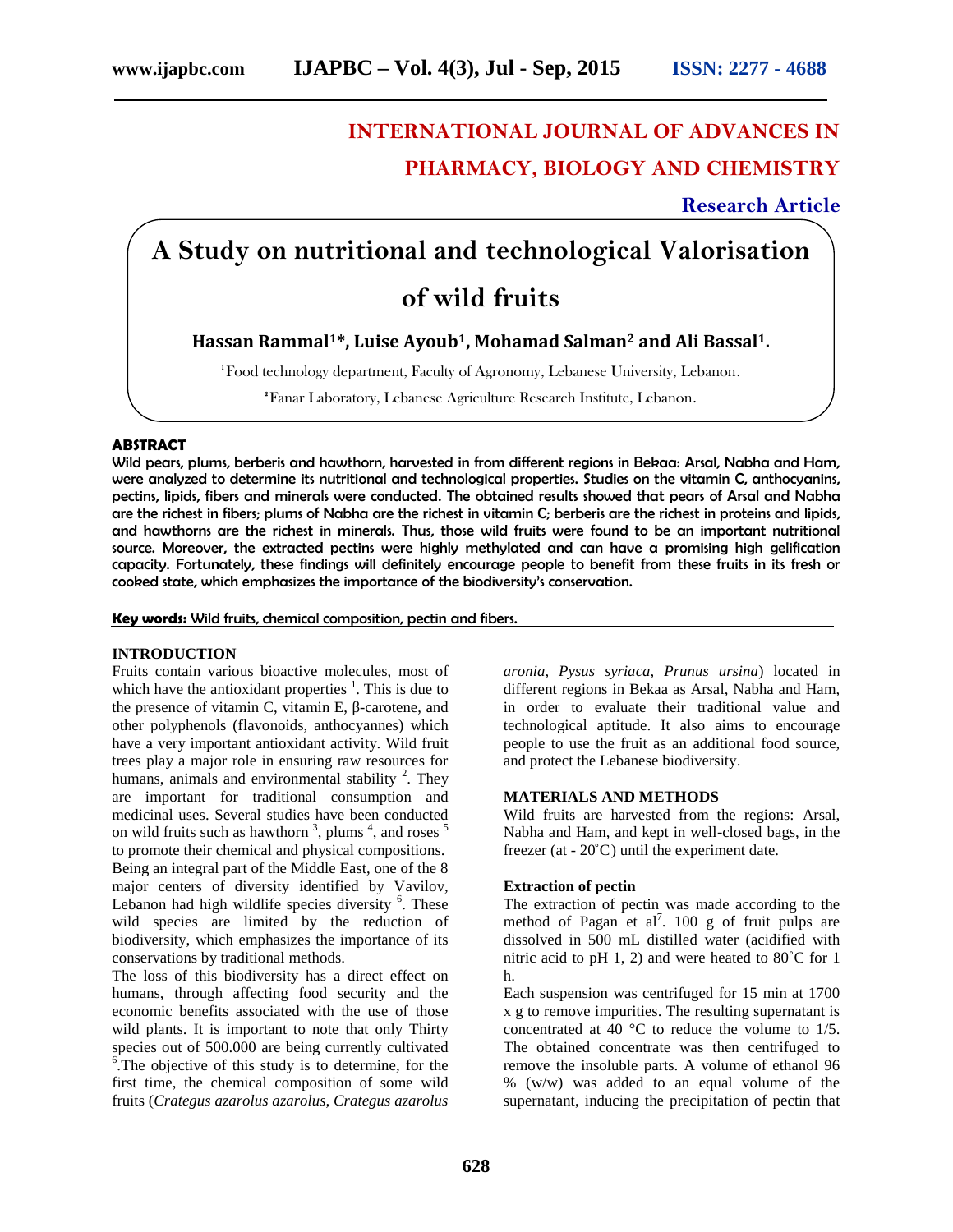will be collected separately. Then, the separated pectins were washed with ethanol 70 % (w/w) to remove mono- and disaccharides. Finally, they were dried at 50 °C for 24 h.

#### **The degree of methylation of pectins**

The degree of methylation was determined by the method of Iglesias and Lozano<sup>8</sup>.

A pectin solution is prepared at a concentration of 8.33 mg/mL in distilled water. Methylated and esterified pectins are then hydrolyzed by adding 1 mL of NaOH to 12 mL of the pectin solution. Next, the solution was incubated for 30 min at room temperature, and a dilution with distilled water was made up to a weight of 20 g. After a filtration on a membrane 0.22 µm, 20 μL of the solution were injected onto a Supelcosil LC-18 column (25 cm \* 4.6 cm, 5  $\mu$ m). The mobile phase used was a solution of  $H_2SO_4$  (pH = 2.2) at a flow rate of 0.5 mL/min.

A visible UV detector was used for the detection of the acetic acid: Shimadzu SPD-10A at 210 nm and the methanol was detected using detector Shimadzu RID-10A.

#### **The degree of esterification**

The degree of esterification (DE) was determined by the titrimetric method. 500 mg of dry sample were placed in a 250 mL flask with 2 mL of ethanol and dissolved with 100 mL of deionized water. After dissolving completely the sample, 5 drops of phenolphthalein were added. Then the sample was titrated with NaOH (0.5 M) and the result was recorded as an initial titration. Next, 10 mL of NaOH (0.5 M) were added and stirred vigorously, and the solution was maintained for 15 min. After that, 10 mL of HCl (0.5 M) were added and the mixture was stirred until the pink color disappears. 5 drops of phenolphthalein were added and the solution was again titrated with NaOH (0.5 M) until the color changes to pink (end point). This volume was selected as the final titration.

DE was calculated according to the formula: **[final**  $\text{volume} / (\text{initial volume} + \text{final volume})$  **\*100** 

# **Galacturonic acid**

The galacturonic acid was determined using the method cited by Southgate <sup>9</sup>. The hydrolyzate was prepared by adding 12 mL of sulfuric acid (12 M) to 100 mg of dry pectin. The mixture was dispersed by a vortex and left at 35 °C for 1 h with periodic agitation to disperse the cellulose. After adding 22 mL of water, the tubes were closed and shaken, and then were placed in boiling water for 2 hours. After that, the tubes were cooled to reach the room temperature. Then, a volume of 0.3 mL of the hydrolyzate was

added to 0.3 mL of a solution of NaCl/H BO (containing 2 g NaCl and 3 g H BO in a volumetric flask of 100 mL) and 5 mL  $H_2SO_4$  (98%). The mixture was stirred with the vortex and placed at 70 °C for 40 min. After cooling in water, 0.2 mL of dimethyl phenol (prepared with 0.01 g in 100 mL of glacial acetic acid) was added, and the solution was again stirred with the vortex. After 10 min, the absorbance was read at 400 nm and 450 nm on a spectrophotometer using water as a blank. The difference in readings between 400 and 450 nm was correlated to the concentration of the sample. A standard curve was established using sequential concentrations of galacturonic acid (25, 50, 75, 100,  $125 \mu g/mL$ ).

# **Vitamin C**

The extraction and dosage of vitamin C was performed according to  $\widetilde{AOAC}$ <sup>10</sup>. This method is based on the reduction of 2, 6 dichlorophenol indophenol (DCPIP) by ascorbic acid. A volume of 15 mL of ionized water, boiled then cooled, were added to 2 mL of the standard solution of vitamin C (containing  $0.05$  g of ascorbic acid in  $100$  mL HPO, 3%). The mixture was titrated with DCPIP reagent prepared from 42 mg NaHCO and 50 mg DCPIP in a 200 mL volumetric flask until a persistent pink color for 15 seconds. The volume of DCPIP used was noted  $(V_1)$ .

Vitamin C in the wild fruit juice is determined by the calibrated dye. A mass of 5 g of grinded fruits was mixed with 25 mL HPO (3%). The mixture was centrifuged at 1700xg for 15 min. The supernatant with a pink color undergoes a purification process by solid-liquid extraction on tubes LC-18 (3 mL). After preparation of the tube with 4 mL methanol followed by 10 mL  $H_2O$ , 4 mL of supernatant were treated. The first 2 mL were discarded and the last 2 mL were titrated with a volume  $V_2$  of DCPIP dye.

# **Extraction of anthocyanins**

The method used was adapted from the AOAC <sup>11</sup>. A volume of 10 mL of fruit juice with 10 mL of  $Pb(OAc)_2$  and 5 mL of NH<sub>4</sub>OH, was centrifuged at 1700xg for 15 min to obtain a clear supernatant (if not  $Pb(OAc)_2$  was added with a new centrifuge).

Two washes were done with 25 mL of ethanol (80%), followed each time by a centrifugation (where the pellet is retained). After the second wash, the tube was inverted for 5 min to drain the fluid.

10 mL of n-butanol and 1 mL of HCl were added to change the color of the PbCl<sub>2</sub> solution, and then a centrifugation was carried out. The supernatant was retained in a separatory funnel and the remaining lower phase from this centrifugation was washed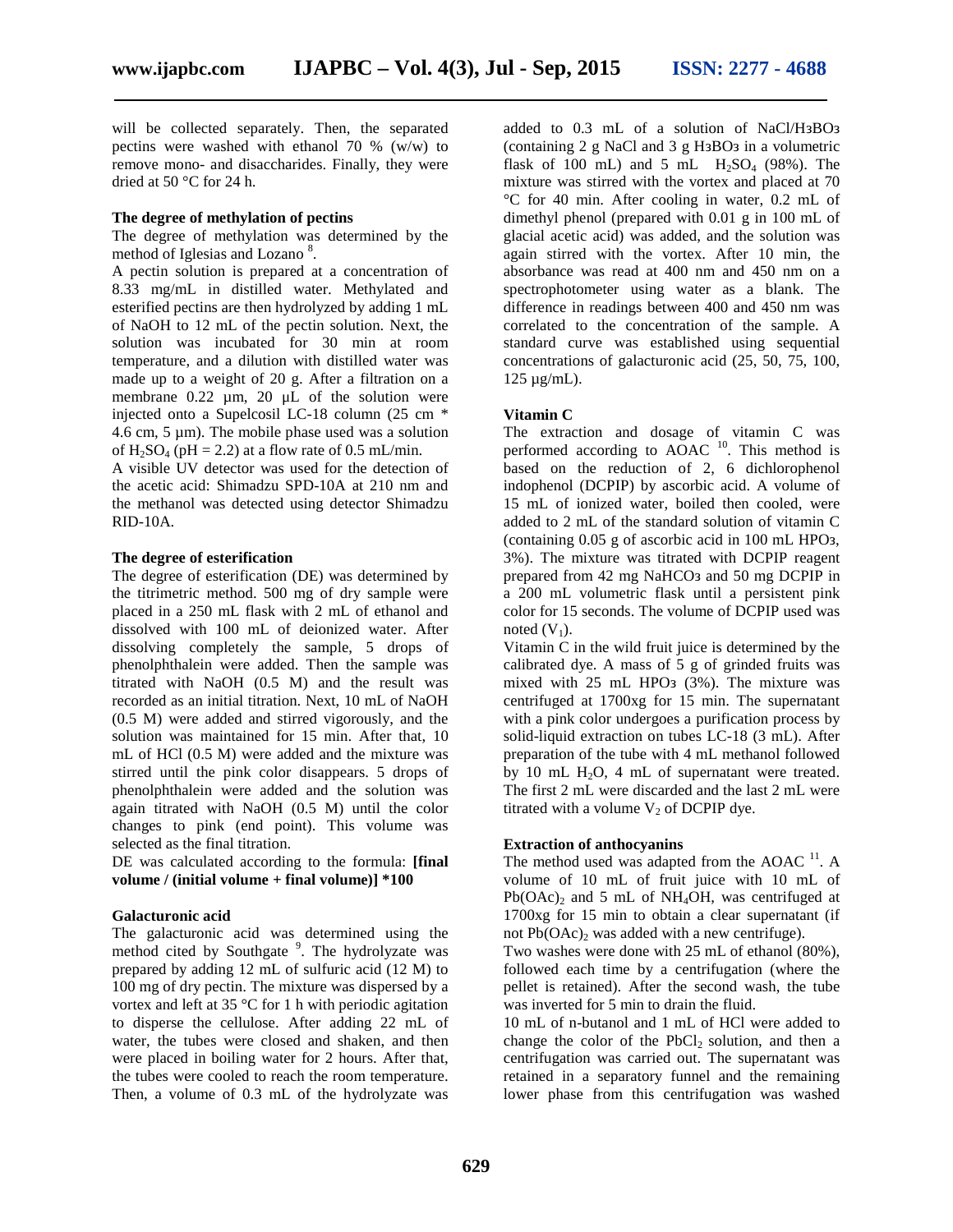again with n-butanol and centrifuged. The resulting supernatant was added to the first. Next, the addition of 100 mL of petroleum ether and 1 mL of water was made to the supernatant to extract the butanol from the solution and transfer anthocyanin bottom of the separatory funnel. This anthocyanin was collected to a volume of 2.5 mL.

#### **Determination of proteins**

Proteins were determined using the method AOAC  $^{12}$ . . A sample of 1 g of fruit, dried then grinded, was placed in specific tubes (500 mL) with a spoon of catalyst (containing 5g  $K_2SO_4$  and 0.25 g CuSO<sub>4</sub>). 12-15 mL  $H_2SO_4$  (96-98%) and 10 mL  $H_2O_2$  (30-35%) were added to the sample. Sample digestion was done for 20 min. After cooling, the distillation took place automatically by adding 50 mL of water and 50 mL NaOH (35%) for 5 min. The released  $NH<sub>3</sub>$ was gathered in a 200 mL erlenmeyer flask containing 25 mL of boric acid (4%). Titration of the ammonium ion was made using a solution of HCl (0.1M) in the presence of 3-5 drops of Tashiro indicator (1g red methylene with 0.25 g of blue methylene/100mL water + alcohol).

The protein content was calculated by multiplying the mineral nitrogen content by 6.25.

#### **Extraction of lipids**

The method was performed with a Soxhlet extractor. A mass of 1-2 g of each sample, dry then grinded, was weighed into the filter papers. After being closed, these papers were placed in the Soxhlet apparatus where they were washed by petroleum ether for 24 hours. The evaporated ether passes through the sample taking with it fats. These were quantified after drying of the solvent in an oven for 2 hours.

#### **Determination of minerals**

Mineralization was carried out according to the method AOAC  $^{13}$ . For each fruit, a sample (1 g) of dry and grinded fruit, were put into a porcelain crucible, and then were placed in an oven at 500 °C for 2 h. After cooling, the ash was wetted with 10 drops of water, and 3-4 mL HNO (50%) was added carefully. Excess of HNO was then evaporated on a hotplate. The crucibles were returned to the oven at 500 °C for 1 h. After cooling, the ash was dissolved in 10 mL HCl (50%) and the volumes were adjusted to 50 mL with distilled water. The dosage of mineral components was conducted by atomic absorption. Na and K were determined by flame photometry.

# **Extraction of fibers**

This was carried out according to the method cited by Southgate  $9$ . 1 g of sample, dried then grinded, was placed in crucibles pyrex. A volume of 150 mL  $H<sub>2</sub>SO<sub>4</sub>$  (1.25%) was added with 2-3 drops of noctanol, as an anti-foam. After boiling for 30 min,  $H<sub>2</sub>SO<sub>4</sub>$  was drained by suction. 3 washes were done with hot distilled water. After drainage of the final wash, 150 mL of hot KOH (1.25%) were added with 3-5 drops of n-octanol. The same procedure, followed for the sulfuric acid, was repeated for the KOH. The 3 washes with hot distilled water were carried out, followed by an additional wash with 25 mL of acetone. Crucibles, dried at 105˚C for 1 h, were weighed and the weight obtained represents the mass of fiber and ash. The fibers were removed by placing the crucible in the oven at 550 °C. After weighing the crucibles, the weight of the fibers was then obtained by taking the difference between the first and the second weight.

# **RESULTS AND DISCUSSION**

# **Pectin**

Table 1 shows that both, the quantity and the quality of pectin, was affected by two factors: the origin and the degree of ripeness of the fruit. Among the varieties studied of the same species, the amount of pectin in hawthorns of Nabha (11.69 % of the dry matter (DM)) was higher than that in Ham (5.7 % DM) and in Arsal (11.25 % DM). The same was observed in the varieties of different species. For example, the pectin content of pears (6.83% DM of Nabha and 1.41 % DM of Arsal) which is lower than that of hawthorns. This variability in the amount of pectin between different varieties was also noticed in domestic fruits, such as citrus and apple pomace with a respective pectin content of 25 % and 15-18 % DM <sup>14</sup>. Thus, the wild fruit that has the highest amount of

pectins, is the hawthorns obtained from Nabha.

Regarding the state of maturity, we shall not neglect that pears that were harvested from Arsal were more mature than those harvested from Nabha. This condition would have resulted in a decrease in the amount of pectin (6.83 % DM for Nabha and 1.411 % DM for Arsal).

The characterization of wild fruit pectin was based on DE, DA, DM, and on the galacturonic acid content forming each pectin. Concerning the quality of pectin, all pectins extracted were highly methylated. Pears from Nabha, having a DE of 80 % (DM 80 % and DA zero), yielded a highly methylated pectin which would have a significant gelling power. However pears from Arsal, having a DE of 58.33 % (DM 49.87 % and DA of 0.12 %), yielded a moderately methylated pectin. The gel strength increases with the degree of esterification, and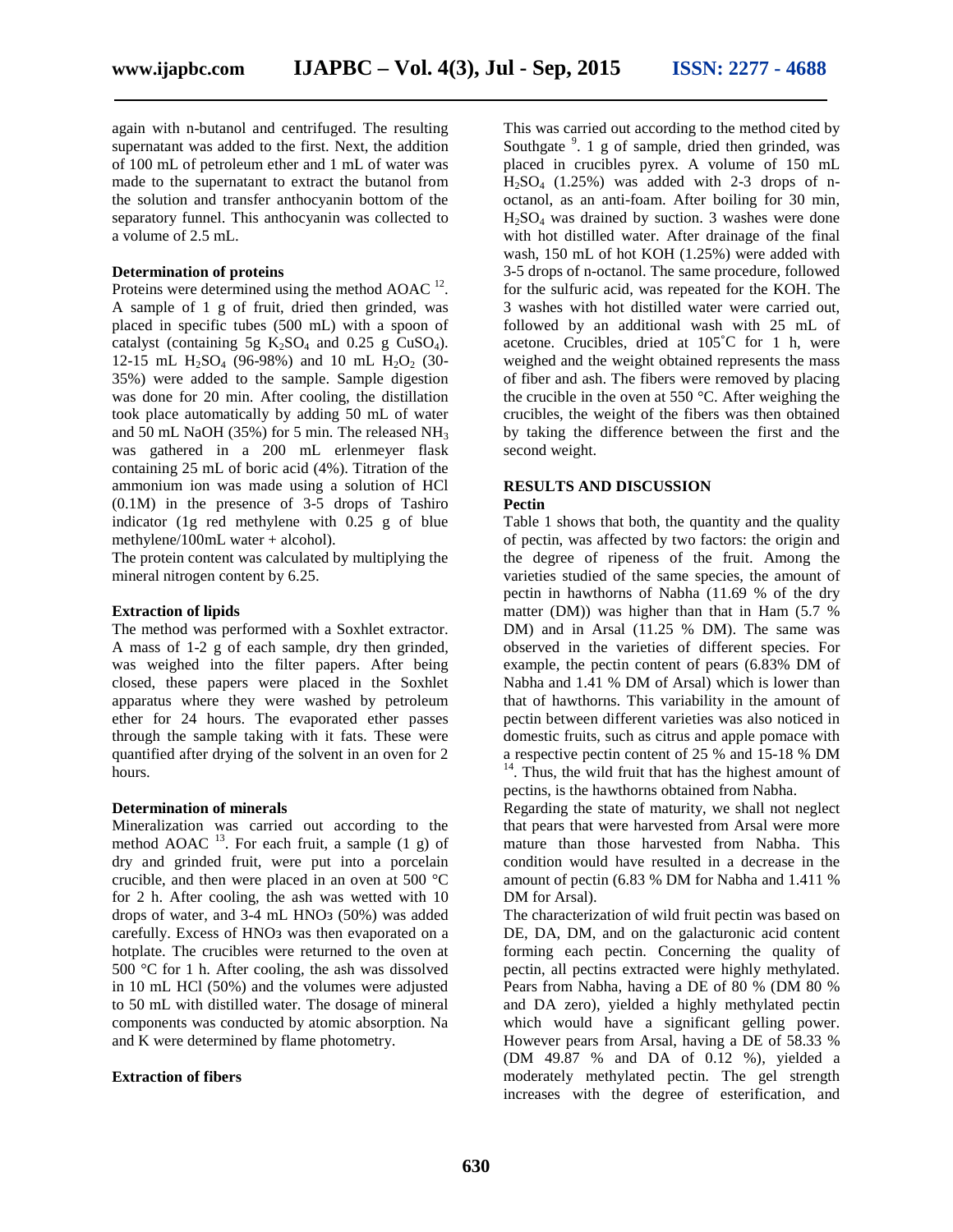especially the degree of methylation. This phenomenon was confirmed on the beet pectin and that of citrus, where the gel strength of pectins of citrus (DE 67.80 %) is higher than that of beet (DE 58.92 %)  $^{14}$ .

# **Vitamin C**

The results presented in Table 2 show that the ascorbic acid varies from one fruit to another. These differences are due to several factors: the type of soil, climate, and the varieties of the same species or a different species  $^{15,16}$ .

Plums were the richest type of fruit in vitamin C, having the highest content  $(0.66 \text{ g}/100 \text{ g of pulp})$ . Its concentration was even greater than that of domestic pears  $(0.005 \text{ g}/100 \text{ g of pulp})$ <sup>17</sup>.

Pears grown at Arsal and Nabha had very low levels of vitamin C (0.052 g/100g pulp and 0.046 g/100g pulp respectively), but were greater than those of domestic pears  $(0.004 \text{ g}/100 \text{ g of pulp})$ <sup>17</sup>.

On the other hand, hawthorns of Arsal contain an amount of vitamin C  $(0.183 \text{ g}/100 \text{g} \text{ pulp})$  lower than those from Nabha (0.40 g/100g pulp) and those from Ham (0.7 g/100g pulp), but greater than that of Berberis  $(0.12 \text{ g}/100 \text{ g} \text{ pulp}).$ 

# **The anthocyanins**

The sensory qualities of fruits, such as color and flavor, are the main factors that influence the consumer's acceptance <sup>18</sup>. Anthocyanins are responsible for the color of the fruit (orange, red and blue), and play a role in attracting insects for pollination  $19<sup>°</sup>$ . Among the studied fruits, it was found that only two contained anthocyanins: Hawthorns from Arsal and Berberis (7.36 g/100g pulp and 2.14  $g/100$  g pulp respectively). The amount of anthocyanin contained in the hawthorn of Arsal was

higher than that found by Sherger et al.  $^{20}$  on the other varieties of hawthorn  $(4.06 \text{ g}/100 \text{ g}$  of pulp). This difference may be due to the type of fruit (species and variety), and also to the culture's conditions (environment and culture techniques)  $16$ .

#### **The minerals**

The results obtained for the mineral elements are gathered in Table 3 and Table 4. The calcium content was the highest despite the great variability of the contents of this element: this variability may be due to several factors: sampling, mineralization method, and dosage. Hawthorns from Arsal, Nabha and Ham, are rich in minerals and were the most abundant in pink fruits <sup>5</sup> , but their levels are low compared to those obtained by Ozcan<sup>3</sup>. Plums from Nabha contain fewer minerals than the wild plums studied by Cahsir et al.<sup>4</sup>. Also, pears from Arsal were rich in Ca, Cu, K, and Zn, but poor in Fe, Mn and Na. Therefore, those from Nabha were rich in Ca and K.

## **Lipid content**

Domestic fruits contain lipid content below 0.5 %**.** The results obtained in Table 5 indicate that wild fruits are richer in lipids than the domestic fruits with content greater than 1%.

The studied wild fruits contain equal amounts of lipids (between 1.5 and 2 % of the fresh material) which are identical to those of wild plums (1.58 %) analyzed by Cahsir et al.  $4$  and to flowers (1.5 %) analyzed by Demir and Ozcan<sup>5</sup>. The studied hawthorns contain quantities greater than the hawthorns studied by Ozcan et al.  $3$ . On the other hand, berberis were the richest fruit in lipids (3.82 %) as seen in table 5.

| Unaracterization of pecun |                                                      |                  |                       |                  |                  |  |  |  |  |
|---------------------------|------------------------------------------------------|------------------|-----------------------|------------------|------------------|--|--|--|--|
| <b>Fruits</b>             | <b>Quantity of pectin</b><br>$(g/100g \text{ pulp})$ | DE $(\% )$       | $ACG$ $(\frac{9}{6})$ | DM(%)            | DA(%)            |  |  |  |  |
| Hawthorn Arsal            | 11                                                   | $66.68 \pm 1.05$ | $4 \pm 0.53$          | $66.32 \pm 1.36$ | $0.04 \pm 0.008$ |  |  |  |  |
| Hawthorn Ham              | 5.7                                                  | 66.66            | 4.81                  | 66.4935          | 0.16             |  |  |  |  |
| Hawthorn Nabha            | 11.69                                                | $69.66 \pm 0.91$ | $11.39 \pm 1.42$      | $69.62 \pm 0.89$ | $0.03 \pm 0.01$  |  |  |  |  |
| Pear Nabha                | 6.83                                                 | 80               | $2.30 \pm 0.46$       | 80               | $\theta$         |  |  |  |  |
| Pear Arsal                | 1.41                                                 | $58.33 \pm 8.33$ | 2.17                  | 49.87            | 0.12             |  |  |  |  |
| Prunus Nabha              | 10.37                                                | $71.4 \pm 0.82$  | $8.46 \pm 0.8$        | $71.4 \pm 0.82$  | $\mathbf{0}$     |  |  |  |  |
| Apple Standard            |                                                      | 0.36             | $7.6 \pm 0.15$        | $36.52 \pm 0.03$ | $0.07 \pm 0.03$  |  |  |  |  |

**Table 1 Characterization of pectin**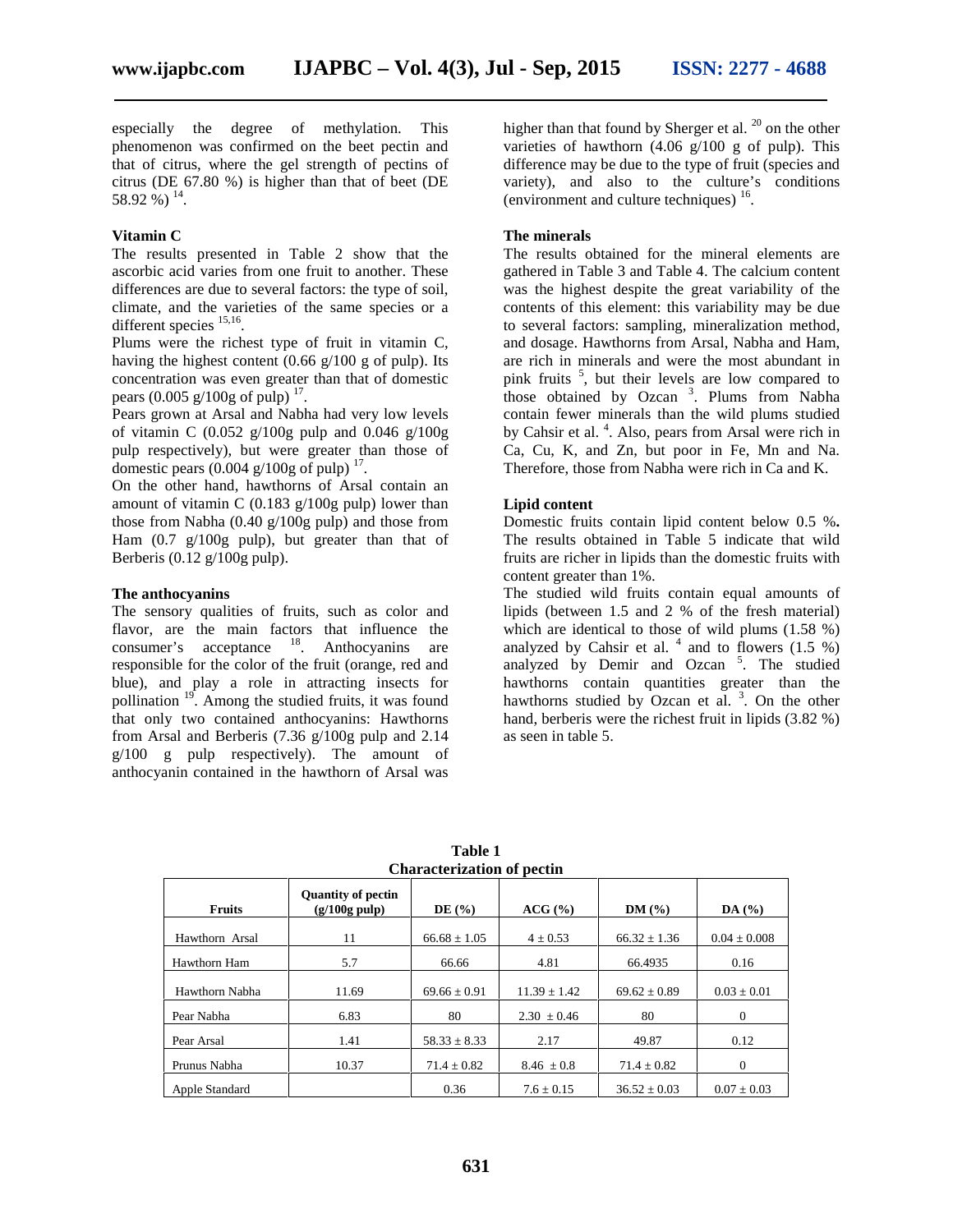| Composition of vitamin C per 100g of fresh material |                |                       |                |                          |                        |                  |                          |  |  |
|-----------------------------------------------------|----------------|-----------------------|----------------|--------------------------|------------------------|------------------|--------------------------|--|--|
| Fruit                                               | Pear Arsal     | <b>Plums</b><br>Nabha | Pear Nabha     | <b>Hawthorn</b><br>Nabha | <b>Hawthorn</b><br>Ham | <b>Berberis</b>  | <b>Hawthorn</b><br>Arsal |  |  |
| $%$ Vit C                                           | $0.05 + 0.003$ | $0.66 + 0.08$         | $0.04 + 0.001$ | $0.4 + 0.03$             | $0.7 + 0.21$           | $0.12 \pm 0.003$ | $0.18 \pm 0.03$          |  |  |

**Table 2**

| The minerals content per 100 g of dry matter |                   |                  |                  |                    |  |  |  |  |
|----------------------------------------------|-------------------|------------------|------------------|--------------------|--|--|--|--|
| <b>Sample</b>                                | $Ca$ (ppm)        | $Mg$ (ppm)       | Fe (ppm)         | $Cu$ (ppm)         |  |  |  |  |
| <b>Hawthorn Ham</b>                          | $449.5 \pm 125.5$ | $34.65 + 5.225$  | $3.53 \pm 0.465$ | $92.05 \pm 84.95$  |  |  |  |  |
| <b>Hawthorn Nabha</b>                        | $421.5 \pm 178.5$ | $31.22 + 3.395$  | $5.24 \pm 0.485$ | $115.2 + 112.2$    |  |  |  |  |
| <b>Berberis</b>                              | $344 + 131$       | $21.17 + 9.47$   | $1.04 + 0.035$   | $20.95 + 15.85$    |  |  |  |  |
| <b>Plums Nabha</b>                           | $246.5 \pm 59.5$  | $14.13 \pm 2.03$ | $1.17 \pm 0.215$ | $310.85 + 12.35$   |  |  |  |  |
| Pear Nabha                                   | $397.5 \pm 127.5$ | $16 + 3.39$      | $0.89 \pm 0.03$  | $1.85 \pm 0.55$    |  |  |  |  |
| Pear Arsal                                   | $463.5 \pm 92.5$  | $24.75 + 4.57$   | $1.05 \pm 0.045$ | $257.55 \pm 67.65$ |  |  |  |  |
| <b>Almond Nabha</b>                          | $168 + 20$        | $50.04 \pm 1.07$ | $1.12 \pm 0.045$ | $74.8 \pm 7.4$     |  |  |  |  |
| <b>Hawthorn Arsal</b>                        | $265.67 + 18.5$   | $17.99 + 1.015$  | $2.15 + 0.015$   | $315.7 + 60.25$    |  |  |  |  |

**Table 3**

**Table 4 The minerals content per 100 g of dry matter**

|                       |                                      | -                   |                 |                  |  |  |
|-----------------------|--------------------------------------|---------------------|-----------------|------------------|--|--|
| <b>Sample</b>         | $\mathbf{Mn}$ (ppb)                  | $\mathbf{Zn}$ (ppb) | $K$ (ppm)       | $Na$ (ppm)       |  |  |
| <b>Hawthorn Ham</b>   | $115.55 \pm 5.85$                    | $278.1 \pm 0.7$     | $215 \pm 15$    | $13.65 \pm 4.35$ |  |  |
| <b>Hawthorn Nabha</b> | $40.95 \pm 7.35$<br>$321.6 \pm 42.8$ |                     | $195 \pm 5$     | $6.9 \pm 0.4$    |  |  |
| <b>Berberis</b>       | 231.8                                |                     | 130             | $6.55 \pm 0.55$  |  |  |
| <b>Plums Nabha</b>    | $17.9 \pm 15$                        | $77.9 \pm 18.1$     | $220 \pm 10$    | 17               |  |  |
| Pear Nabha            | $34.35 \pm 3.65$                     | $26.2 \pm 23.5$     | $235 \pm 15$    | $7.15 \pm 0.15$  |  |  |
| Pear Arsal            | $8.05 \pm 3.65$                      | $125.65 \pm 20.55$  | $210 \pm 10$    | 6                |  |  |
| <b>Almond Nabha</b>   | $163.1 \pm 20.5$                     | $668.35 \pm 14.65$  | $160 + 50$      | $6.6 \pm 0.4$    |  |  |
| <b>Hawthorn Arsal</b> | $22.43 \pm 6.2$                      | $106.23 \pm 26.25$  | $186.67 \pm 35$ | $13.47 \pm 0.8$  |  |  |

**Table 5 Lipid content per 100 g of fresh material**

| Fruit            | <b>Plums</b><br>Nabha | Pear Arsal   | <b>Hawthorn</b><br>Nabha | <b>Hawthorn</b><br>Ham | <b>Hawthorn</b><br>Arsal | Pear<br>Nabha   | <b>Berberis</b> |
|------------------|-----------------------|--------------|--------------------------|------------------------|--------------------------|-----------------|-----------------|
| $%$ of<br>lipids | $1.58 \pm 0.05$       | $1.9 + 0.26$ | $2.07 + 0.23$            | $1.65 \pm 0.03$        | $2.23 \pm 0.16$          | $1.22 \pm 0.18$ | $3.82 \pm 0.07$ |

**Table 6 Composition of wild fruits in protein per fresh material**

| <b>Fruits</b>                                  | <b>Hawthorn</b><br><b>Arsal</b> | Pear Arsal      | <b>Hawthorn</b><br><b>Nabha</b> | Pear<br><b>Nabha</b> | Plum          | <b>Hawthorn</b><br>Ham | <b>Berberis</b> |
|------------------------------------------------|---------------------------------|-----------------|---------------------------------|----------------------|---------------|------------------------|-----------------|
| $\%$ CP= HCl<br>$(ml)*0.14*6.25/m$<br>(Sample) | $0.89 \pm 0.09$                 | $0.64 \pm 0.05$ | $0.8 + 0.01$                    | $0.62 + 0.04$        | $0.67 + 0.04$ | $0.64 + 0.05$          | $2.91 \pm 0.13$ |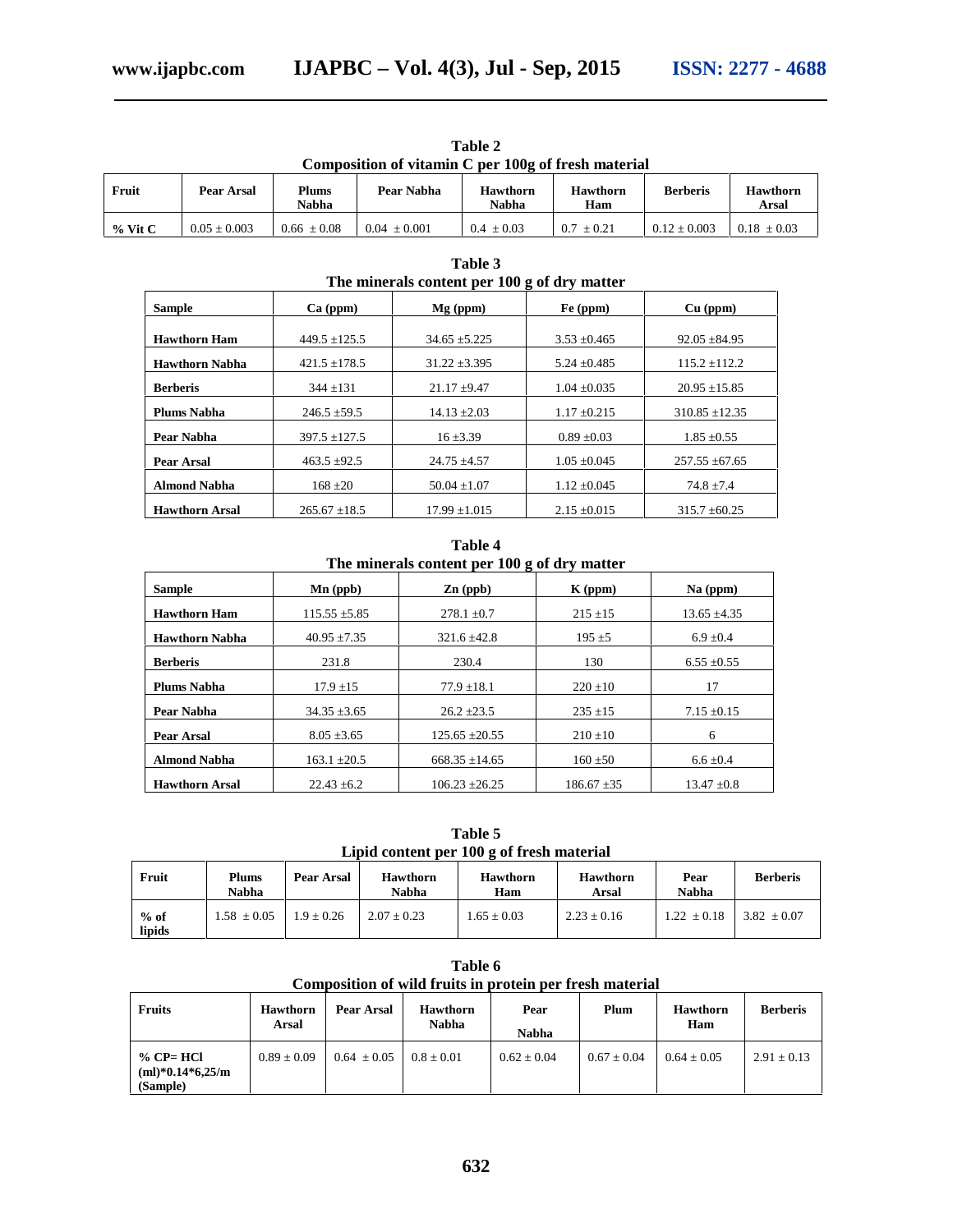|               | Fibers content per 100 g of dry matter |                  |                 |                 |                  |                 |                 |  |  |  |
|---------------|----------------------------------------|------------------|-----------------|-----------------|------------------|-----------------|-----------------|--|--|--|
| Fruit         | Pear                                   | Pear Nabha       | <b>Hawthorn</b> | <b>Hawthorn</b> | <b>Hawthorn</b>  |                 |                 |  |  |  |
|               | Arsal                                  |                  | Arsal           | Nabha           | Ham              | Plum            | <b>Berberis</b> |  |  |  |
| <b>Fibers</b> |                                        |                  |                 |                 |                  |                 |                 |  |  |  |
| $($ %)        | $29.79 \pm 0.79$                       | $29.24 \pm 3.38$ | $12.56 \pm 0.1$ | $18.65 \pm 0.2$ | $13.04 \pm 0.33$ | $21.74 \pm 0.7$ | $7.56 \pm 0.07$ |  |  |  |

**Table 7 Fibers content per 100 g of dry matter**

| Chemical composition of wild fruit in 100g fresh material: |                 |                 |                  |                   |                 |                  |             |  |  |
|------------------------------------------------------------|-----------------|-----------------|------------------|-------------------|-----------------|------------------|-------------|--|--|
| Fruit                                                      | <b>Proteins</b> | Lipids          | <b>Fibers</b>    | Ash               | <b>Humidity</b> | Vitamin C        | <b>Brix</b> |  |  |
| <b>Hawthorn Arsal</b>                                      | $0.89 \pm 0.09$ | $2.23 \pm 0.16$ | $4.25 \pm 0.16$  | $32.38 \pm 0.05$  | 66.15           | $0.18 \pm 0.03$  | 20.4        |  |  |
| <b>Hawthorn Nabha</b>                                      | $0.80 \pm 0.01$ | $2.07 \pm 0.23$ | $7.45 \pm 0.08$  | $38.32 \pm 0.006$ | 60.04           | $0.4 \pm 0.03$   | 21.3        |  |  |
| Hawthorn Ham                                               | $0.64 \pm 0.05$ | $1.65 \pm 0.03$ | $5.33 \pm 0.13$  | $39.47 \pm 0.006$ | 59.12           | $0.69 \pm 0.21$  | 19.2        |  |  |
| <b>Plum Nabha</b>                                          | $0.67 \pm 0.04$ | $1.58 \pm 0.05$ | $6.93 \pm 0.22$  | $30.94 \pm 0.04$  | 68.09           | $0.66 \pm 0.08$  | 18.6        |  |  |
| Pear Nabha                                                 | $0.62 \pm 0.04$ | $1.22 \pm 0.18$ | $11.45 \pm 1.32$ | $37.67 \pm 0.04$  | 60.79           | $0.04 \pm 0.001$ | 17.7        |  |  |
| Pear Arsal                                                 | $0.64 \pm 0.05$ | $1.90 \pm 0.26$ | $11.84 \pm 0.31$ | $38.17 \pm 0.04$  | 60.24           | $0.05 \pm 0.003$ | 17.1        |  |  |
| <b>Berberis</b>                                            | $2.91 \pm 0.13$ | $3.82 \pm 0.07$ | $2.77 \pm 0.16$  | $35.93 \pm 0.06$  | 63.23           | $0.12 \pm 0.003$ | 19.3        |  |  |

# **Table 8**

# **Protein content**

The protein content is less than 5% in the wild fruits  $21$ , and 0.1% in domestic fruits. The obtained results presented in the Table 6 of wild fruits were consistent with those obtained by Marakoglu et al.  $21$ .

All wild fruits contain protein levels between 0.6-0.8 percent. Domestic plums and pears contain a respective protein content of 0.5-0.8% and 0.7% fresh materials  $2^2$ . Therefore, hawthorn varieties studied contain amounts (2.48%) similar to those studied by Ozcan et al.  $3$ .

# **Fibres**

Results in Table 7 show a difference in fibers content between varieties of the same species or different species. Pears from Arsal and Nabha, had the highest fibers content with respective levels of 29.7% and 29.24% DM but less rich than domestic fisheries (31- 36% DM)  $^{23}$  and domestic pears (36.1% DM). Wild plum from Nabha were higher in fibers content (21.74%) than the domestic plums (3.003%).

Hawthorns from Ham and those from Arsal contain, respectively, a fiber content of 12.56% and 13.04% which is less than those from Nabha with 18.65% of fibers content, but higher than those of blackthorn with  $4.6\%$   $^{21}$ .

# **CONCLUSION**

The main objective of this study was to determine the nutritional and technological values in wild fruits. After viewing their chemical composition, wild fruits were compared together. Arsal's and Nabha's pears were rich in fibers, low in vitamin C and minerals,

along with a moderate amount of proteins and lipids. Oon the other hand, Nabha's plums were rich in vitamin C, with an average content in proteins and lipids. Moreover, the berberis was rich in proteins and fats, and contains reduced amounts of vitamin C. Regarding hawthorns, they were rich in minerals. Hawthorns from Nabha contain levels of fiber and vitamin C higher than those from Arsal and Ham.

Taking into account the degree of methylation and acetylation, all wild fruits contain highly methylated pectin and may have a high gel strength, with the exception of pears grown in Arsal, that had a low methylated pectin content and a high degree of acetylation.

On the other hand, regarding biodiversity, it can be rescued from being reduced, by encouraging the Lebanese people to take care of this food source in their own villages, and work on providing the market with new types of jams that interests the customers. It will be a very important, and a promising step, commercially.

In the future research, it will be interesting to characterize better the pectin's content through determining its gelling power and to identify the flavonoids present in wild fruits.

# **REFERENCES**

1. De Ancos B, Gonzalez EM, Cano MP. Ellagic Acid, Vitamin C, and Total Phenolic Contents and Radical Scavenging Capacity Affected by Freezing and Frozen Storage in Raspberry Fruit. J. Agric Food Chem, 2000; 48(10):4565-4570.